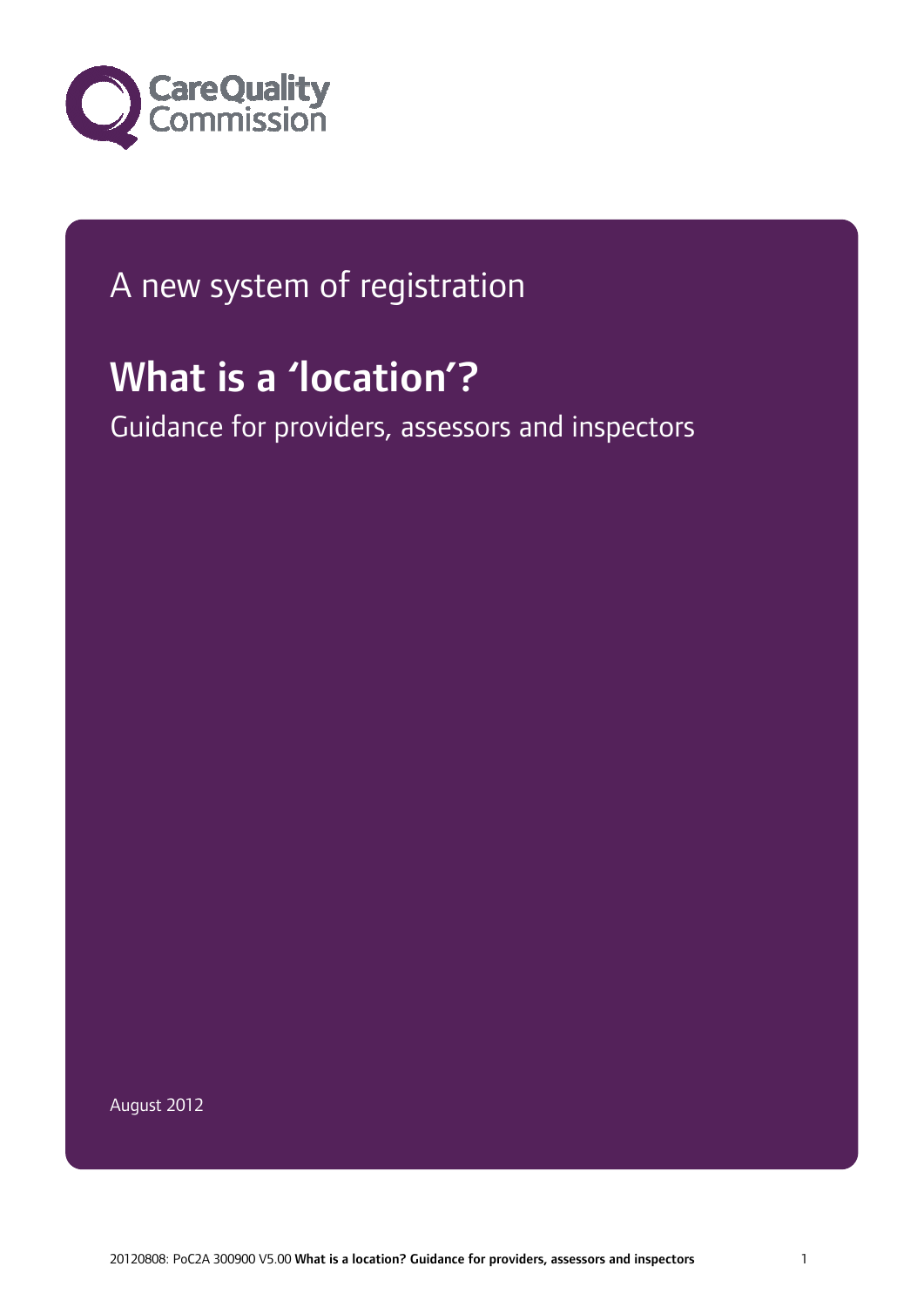#### **Introduction**

In your application for registration, you will be asked to declare that you will comply with all the essential standards of quality and safety for each regulated activity you provide at each location. We will monitor compliance against this declaration as part of our decisions about your registration status.

Locations will be listed as 'restrictive conditions' on your certificate of registration, and it is therefore necessary to define locations in a consistent and proportionate way. Also, you will be required to set out, in your statement of purpose, the locations at which the regulated activities are carried on.

This quidance document sets out the rules for identifying your locations. It supersedes all previous guidance about locations.

#### What is a location?

A location is:

- 1. A place to which people are admitted to for the purpose of receiving a regulated activity, or
- 2. A place in which people live as their main or sole place of residence or in which they are educated, and they receive care or treatment there, or
- 3. A walk-in centre, or
- 4. A primary medical, primary dental or out-of-hours service, or
- 5. The branch of an agency providing care, or
- 6. A regional headquarters from which a national or cross-regional independent ambulance service is managed, or
- 7. A stand alone purpose-built diagnostic or screening facility.

If none of these apply, than a location is also:

8. A place where regulated activities are managed from.

There are some additional rules that cover specific scenarios.

#### A location is not the private address of a person who uses services.

The Care Standards Act 2000 required registered providers of adult social care and independent healthcare services to register these services at the level of each "establishment" or "agency". This meant, for example, that each individual care home, acute hospital, clinic or branch of an agency was identified as the place in which registerable services were provided. It is anticipated that the majority of those establishments or agencies will form the locations required for the purposes of registration under the Health and Social Care Act 2008. However, while that will be the case in most circumstances, particularly regarding establishments, providers should carefully read the following guidance to make sure that they are correctly identifying locations against the rules below.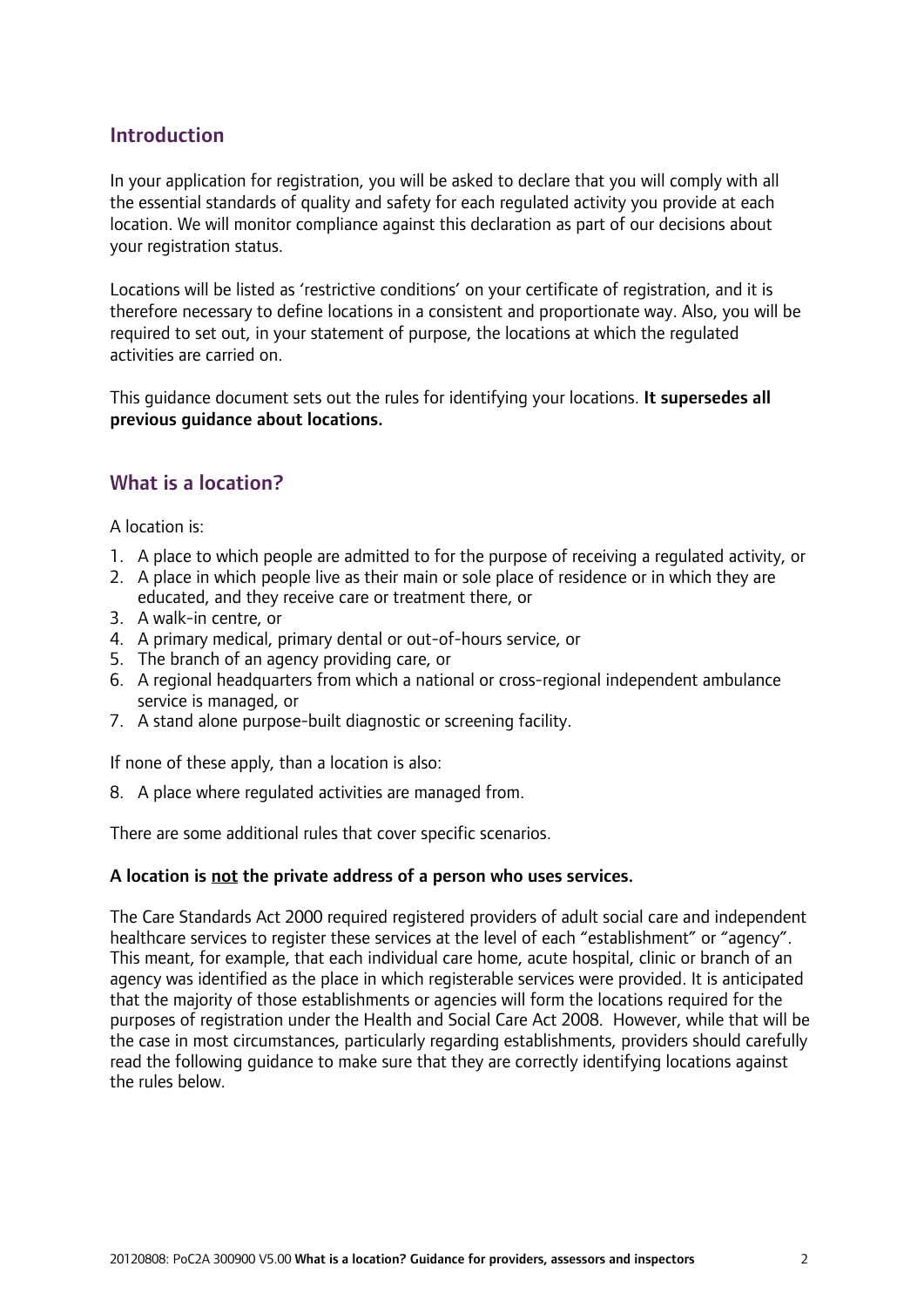#### Identifying your locations

To identify all your locations, you should work through the rules in the order they appear.

For most providers, their locations will come within rules 1 to 8. There are also rules applying to the following specific circumstances:

- Where partnership, jointly funded, integrated care or other arrangements are in place and where services are carried on between or on behalf of service providers in a range of places (rule 9).
- Emergency remote clinical advice and triage (rule 10).
- NHS trusts providing care home or domiciliary care services (rule 11).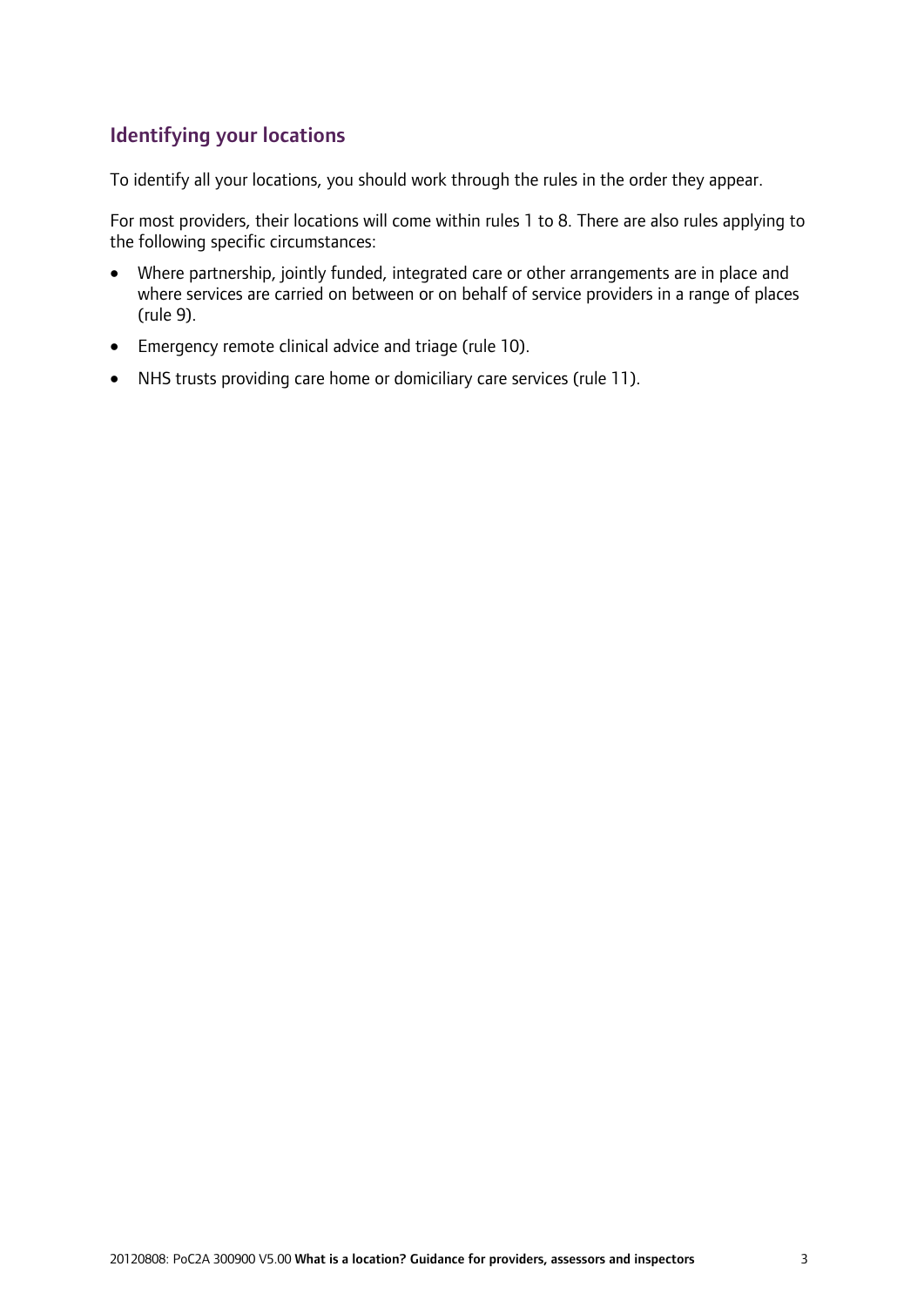### Rule 1

#### A location is: A place to which people are admitted for the purpose of receiving a regulated activity

- a) For the purposes of defining locations, CQC considers people to be admitted where the place is not their main or sole place of residence, and either:
	- They stay overnight within that place, or within a defined area of that place (such as a prison hospital wing), for the specific purpose of receiving the regulated activity; or
	- Beds, trolleys, couches or reclining chairs are provided for the purpose of their post-procedural recovery from procedures delivered in an operating theatre, dialysis room, endoscopy room or treatment room (other than within a GP or dentist's surgery  $$ see 4 below, or in a consulting room  $-$  see 4 below); or
	- They are detained there under the Mental Health Act 1983, other than under a section 135 or 136.
- b) The criteria above will apply to a range of types of services including. but not restricted to, acute hospitals, community hospitals, mental health hospitals, day surgery hospitals, and stand-alone dialysis or endoscopy services.

In some cases, particularly acute hospital services, the place from which they are operating may comprise a group of buildings from which regulated activities are provided. The service provider may apply to be registered to carry on the activity, or activities, from the group of buildings as a whole and have that group of buildings regarded as one location. Where this is the case, the registered address for that location will be the postal address for one of the buildings within that group of buildings. The service provider may select which of the buildings it is most logical to give as the address.

Typically, this example may cover a large hospital site, with a number of buildings, which may cover a reasonably large area and be intersected by public and/or private roads, but which would reasonably be recognised as a distinct, single location by people who use its services.

In deciding whether a group of buildings falls into this example, the following considerations will apply. The group of buildings described as a location should not include any building if:

- That building is within a different city, town or postal area\* than the chosen address of the group of buildings; or
- That building can only be reached from the main address of the group of buildings by travelling a considerable distance on public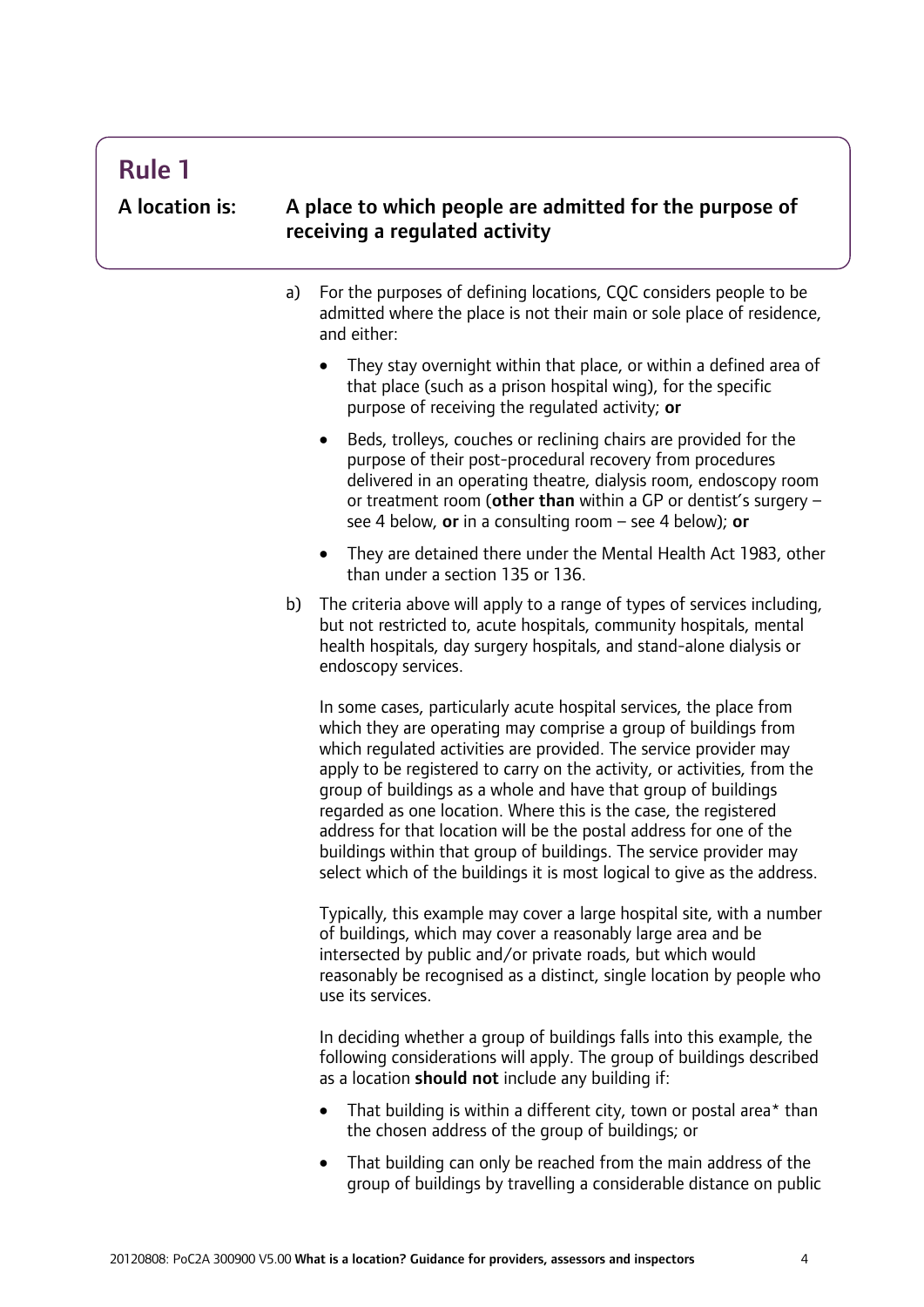roads or footpaths (CQC will not specify what 'a considerable distance' is, but service providers should consider how far a fairly healthy person could reasonably be asked to travel on foot from one part of the group of buildings to another); or

• The building is branded distinctly differently from the main address of the group of buildings, so that it would appear not to be related to it.

Note: A postal area is the first 3 or 4 digits of the postcode e.g. SW1 or NE10.

| <b>Rule 2</b><br>A location is: | A place in which people live as their main or sole place of<br>residence or in which they are educated, and they receive<br>care or treatment there                                                                                                                                                                                                                                                                                                                                                                                                                                                                                                                                                                                                                                                                                                                                                                                                                                                                                                                                                                                                                                                                                                                                                                                                                                                                                                                                                                                                                     |  |
|---------------------------------|-------------------------------------------------------------------------------------------------------------------------------------------------------------------------------------------------------------------------------------------------------------------------------------------------------------------------------------------------------------------------------------------------------------------------------------------------------------------------------------------------------------------------------------------------------------------------------------------------------------------------------------------------------------------------------------------------------------------------------------------------------------------------------------------------------------------------------------------------------------------------------------------------------------------------------------------------------------------------------------------------------------------------------------------------------------------------------------------------------------------------------------------------------------------------------------------------------------------------------------------------------------------------------------------------------------------------------------------------------------------------------------------------------------------------------------------------------------------------------------------------------------------------------------------------------------------------|--|
|                                 | Where a service provider provides accommodation that is bound<br>a)<br>together with treatment or care to people who regard the place as<br>their home or their main or sole place of residence, then that place<br>will be a location in the following circumstances:<br>The person will regard the place as their home because they have<br>$\bullet$<br>a tenancy or contractual agreement in place or a formal contract<br>that gives them rights as a resident of that place and to receiving<br>care or treatment in that place.<br>The tenancy or contractual agreement binds together the<br>$\bullet$<br>provision of the accommodation and the provision of the care or<br>treatment.<br>Where the tenancy or contractual agreement binds together the<br>$\bullet$<br>accommodation and the care or treatment, but those elements<br>are provided by legally distinct entities, it will be the service<br>provider directly providing the regulated activity that will be<br>required to be registered and who will cite the place as a location.<br>Although one or more of the residents may still have a separate<br>$\bullet$<br>privately-owned house(s) outside of the place where they now<br>live, the place where they live and receive care or treatment is<br>regarded by them, their family and friends as the main place<br>where they now live.<br>Where a service provider delivers care to people to whom they are<br>also providing further education*, then the place in which the<br>regulated activity is carried on will be a location. |  |
|                                 | For the purposes of this rule, the following types of services are                                                                                                                                                                                                                                                                                                                                                                                                                                                                                                                                                                                                                                                                                                                                                                                                                                                                                                                                                                                                                                                                                                                                                                                                                                                                                                                                                                                                                                                                                                      |  |

included, but not necessarily limited to: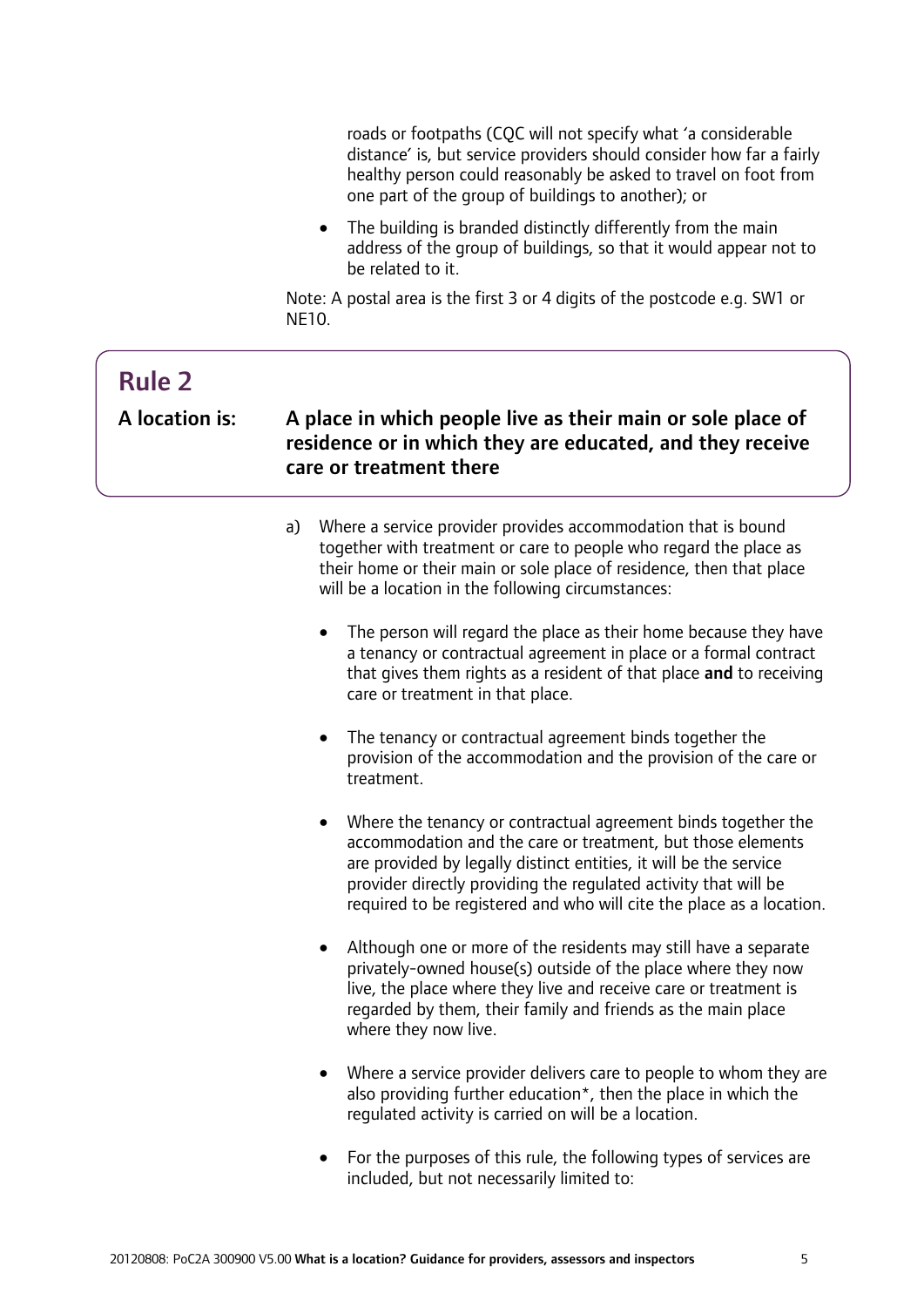- o Care homes providing both accommodation and personal care
- o Care homes providing both accommodation and nursing or personal care
- o Substance misuse service where the accommodation is provided along with the treatment
- o Further education establishment providing accommodation with nursing or personal care.
- b) This rule does **NOT** apply where the address is a person's 'private house'. The common indicators that an address is distinct from this rule are:
	- The person may have lived at the address for some time before supportive care services were required and supplied.
	- The address is either privately-owned by the person or they have a tenancy agreement that does not, in any way, bind together the provision of accommodation with the provision of care or treatment.
	- For the purposes of these exceptions, the following types of accommodation are excluded, but not necessarily limited to:
		- o A privately-owned home
		- o A home rented from a local authority, housing association or private landlord in which the tenancy agreement does not include the provision of care
		- o The individual houses where people live under a supported living scheme
		- o Extra Care Housing scheme where the accommodation is not provided
		- o Lived in care arrangements where the carer lives in the person's private home
		- o The individual houses where people live under a shared lives scheme.
- c) It could be the case that the place is made up of several buildings grouped closely together. To decide how these groups of buildings should be considered, you should follow the same principles as those set out in 1(b).
- \* For the purposes of paragraph 4 of Schedule 1 of the Health and Social Care Act (Regulated Activities) Regulations 2010.

#### For example:

− Single care home A provides a range of services, including personal care, to people with learning disabilities. The care home is the head office and the only care home operated by the service provider; it will be the sole location for the service provider.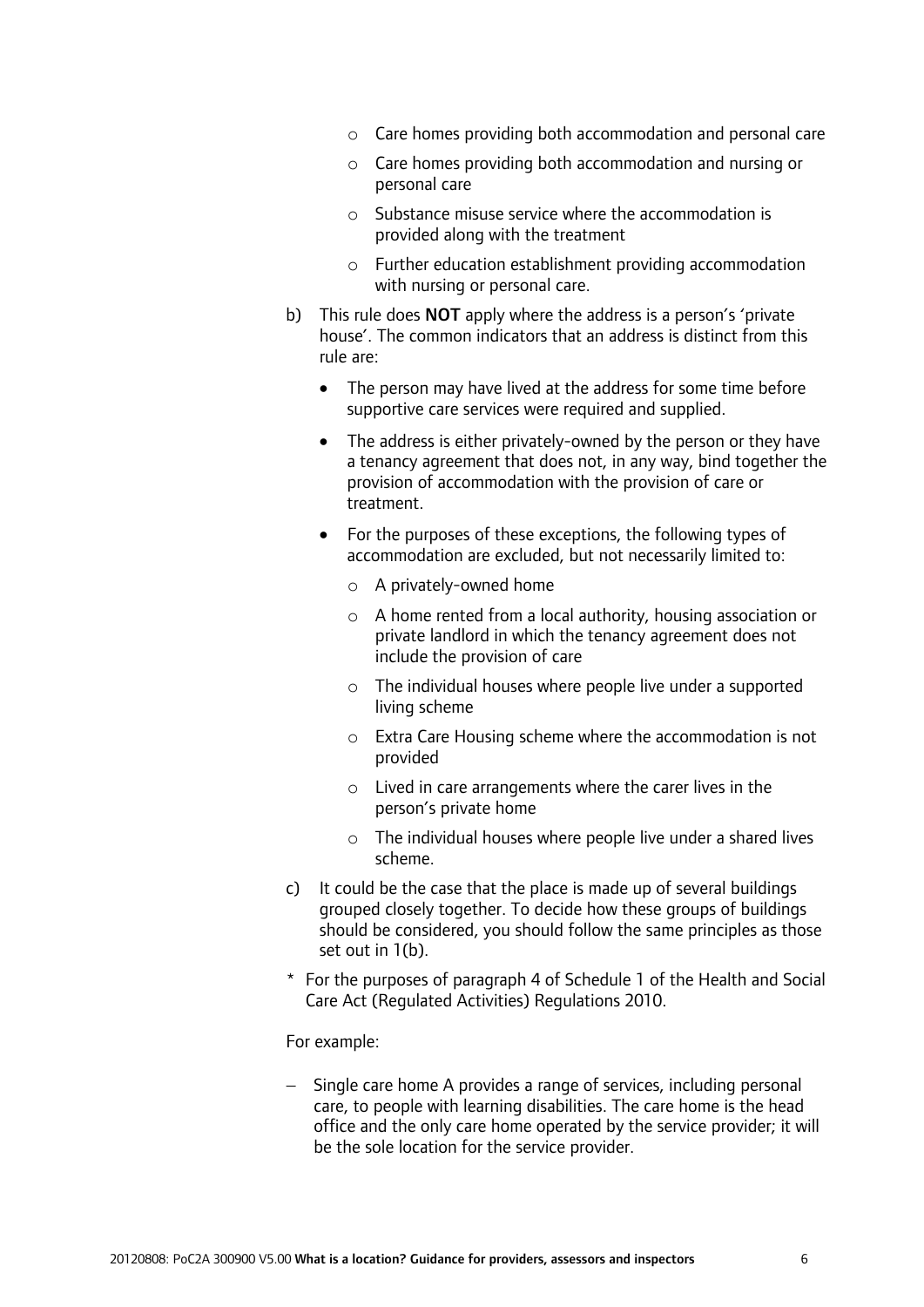− Large care home service provider B provides personal care and support to people who require nursing care. The service provider has 15 care homes in which people have rights of residence which bind together their accommodation and their care. Each of the 15 care homes will be a location.

## Rule 3

| <b>A</b> location is: | A walk-in centre |
|-----------------------|------------------|
|                       |                  |

For a walk-in centre to be defined as a location in its own right, it must be a permanent service, providing one or more regulated activities, from premises that are under the direct control and management of the service provider. The place where this service is carried on is a location.

Where a walk-in centre does not fulfil the criteria set out here, it will not be listed as a separate location but will be included within the service provider's headquarters (HQ) address (refer to rule 8(b) below).

Where other registerable community services are provided within the same premises as a walk-in centre, and where the walk-in centre fulfils the criteria for being a location in its own right, those community services will **not** be included within the walk-in centre's location but will be included within the service provider's HQ address (refer to 8(b) below). This will be the case even though those community services may be operationally managed from a place other than the service provider's HQ.

Note: Some primary medical services are not required to be registered until 2013.

Detailed guidance about primary medical services and location can be read in our guide [An overview of registration with CQC](http://www.cqc.org.uk/sites/default/files/media/documents/gp_overview_guide.pdf).

### Rule 4

٦

 $\overline{a}$ 

#### A location is: A primary medical care service, primary out-of-hours service or primary dental care service

Where a service provider provides a primary medical service, primary outof-hours service\* or primary dental care service carrying on one or more regulated activities, the place in which that service is provided is a location.

Where other registerable community services are provided within the same premises as a primary medical service, primary out-of-hours service or primary dental care service, those community services will not be included within the primary medical service, out-of-hours service or primary dental care service's location but should be considered in the light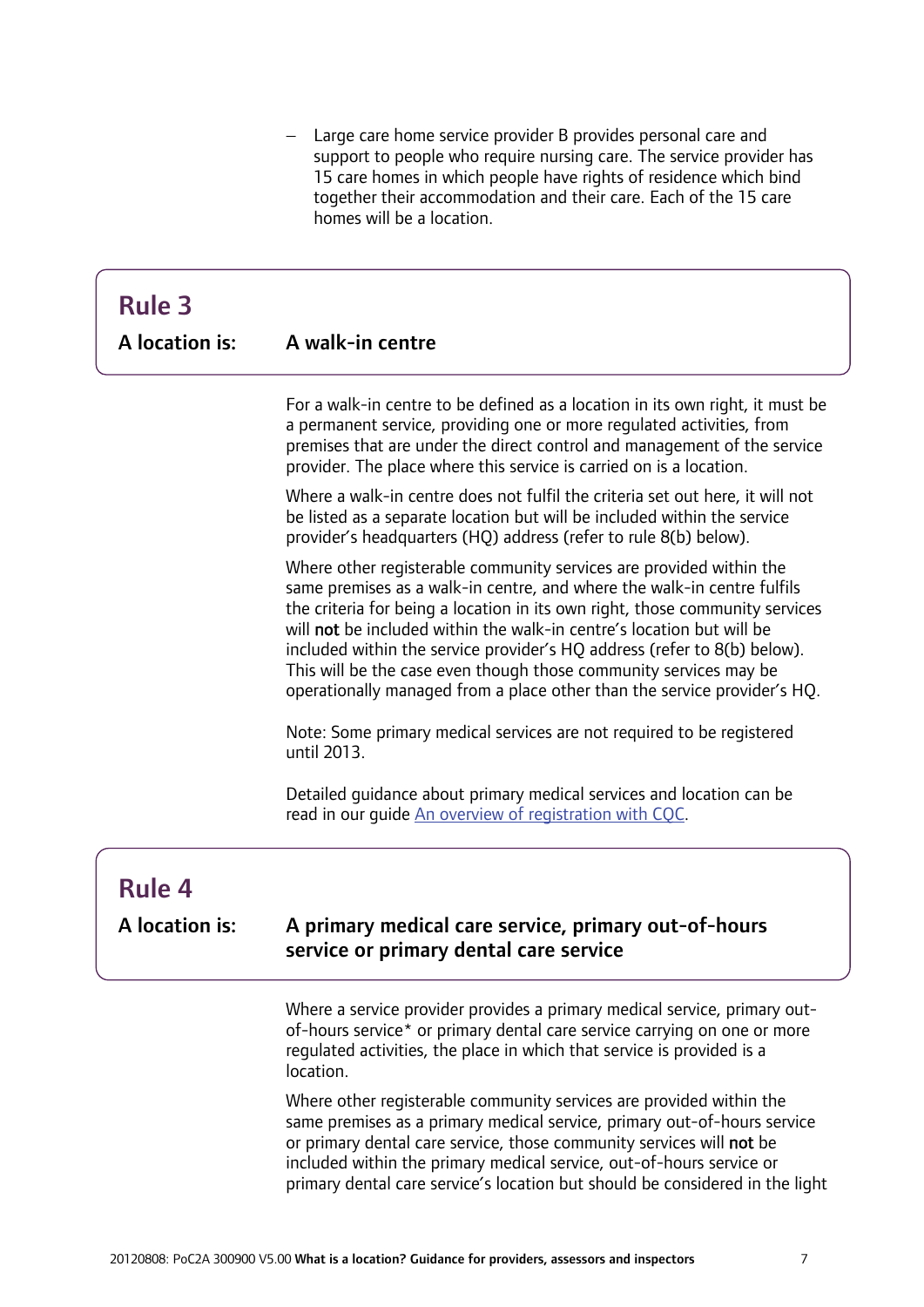of rule 8(b) below.

Where the place contains two or more legally distinct primary medical services, primary out-of-hours services or primary dental care services, then each service under former legislation should cite the premises as a location.

\* For the purposes of this rule, the location is the place from where the primary out-of-hours service is run, the place from where calls are received and healthcare professionals are dispatched and controlled, or where some patients are asked to attend in order to see a health care professional. It does not mean the various vehicles used, or the homes or places that health care professionals visit when seeing patients.

Note: Some primary medical services are not required to be registered until 2013.

Detailed guidance about primary medical services and location can be read in our guide [An overview of registration with CQC](http://www.cqc.org.uk/sites/default/files/media/documents/gp_overview_guide.pdf).

#### Rule 5 A location is: The branch of an agency providing care

j

I

Where a service provider is an agency that supplies staff to undertake regulated activities in people's private homes (see rule 2), then each office from where the activities of those staff are directly managed will be a location. These are known as 'branches'. 'Agency' can mean a Domiciliary Care Service, Extra Care Housing, Supported Living Services or lived-in services.

Any given office WILL NOT be classed as a branch if it is:

- A private home used only for 'on-call', or
- A private home AND client/worker records are not stored there, or
- A private home AND it is not the primary base of the agency, or
- A facility for the storage of records or another purely administrative function, or
- Temporary premises, such as hotels or serviced offices used for short periods as a convenient location for recruitment, or
- Premises used solely as accommodation addresses to receive mail or diversion of phone calls.

But it WILL be classed as a branch if, for example:

- Office premises are regularly used for 'on-call' services, especially for more than one branch, or
- They are local office bases within sheltered housing complexes, or to provide a local contact point for clients.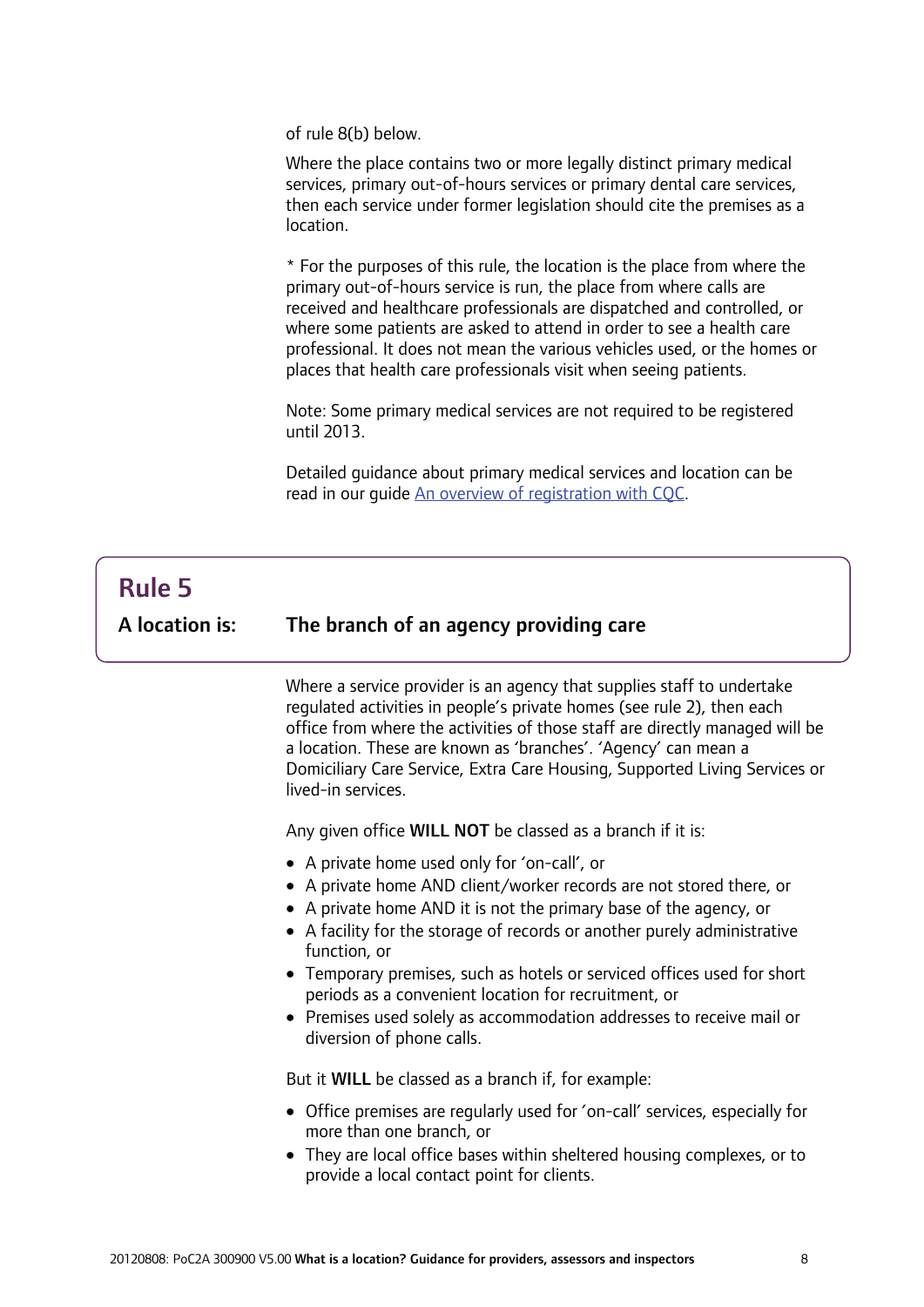Examples might include:

- − Agency A provides personal care to people in their own private homes from one office which is their HQ. This main HQ office supports the staff team who work out in the community, booking the work, processing their timesheets, supervising staff and possibly providing training from this location. This will be the sole location for the service provider.
- − Agency B provides personal care to people in their own private homes from six sub-offices located across a large geographical area. Each of these offices supports the staff team who work out in the community from that office, booking the work, processing their timesheets, supervising staff and possibly providing training. They also have an HQ office from which no care services are actually managed and a records storage facility on an industrial estate. Each of the six offices from where the care services are managed will be a location, but the HQ and the records storage facility will not.
- − Agency C provides a range of services; some might include those outlined in examples (A) and (B) above, but it also provides personal care to people who live in supported living accommodation. People living in the supported living houses might need various hours of support from staff as they will have individual needs. Agency C might provide 24-hour support with a regular staff team working in people's houses. The staff are managed from the agency's HO (although staff have a small base in each house to keep care records), and this will be the location for the service provider, not the individual houses in which care is provided.
- − Agency D works in the same way as example (C) above, but has only one house in which care is provided. The staff and business are managed directly from a substantial office in the house itself, and therefore the house itself will be the location for the service provider.
- − Shared Lives scheme A (previously known as Adult Placement schemes) arranges accommodation at a carer's home (which might be owned or rented by the carer) for people who may need support with specific needs i.e. learning disabilities or mental health. The carers' homes will not be locations in their own right, but will fall under the service provider's HQ as the sole location.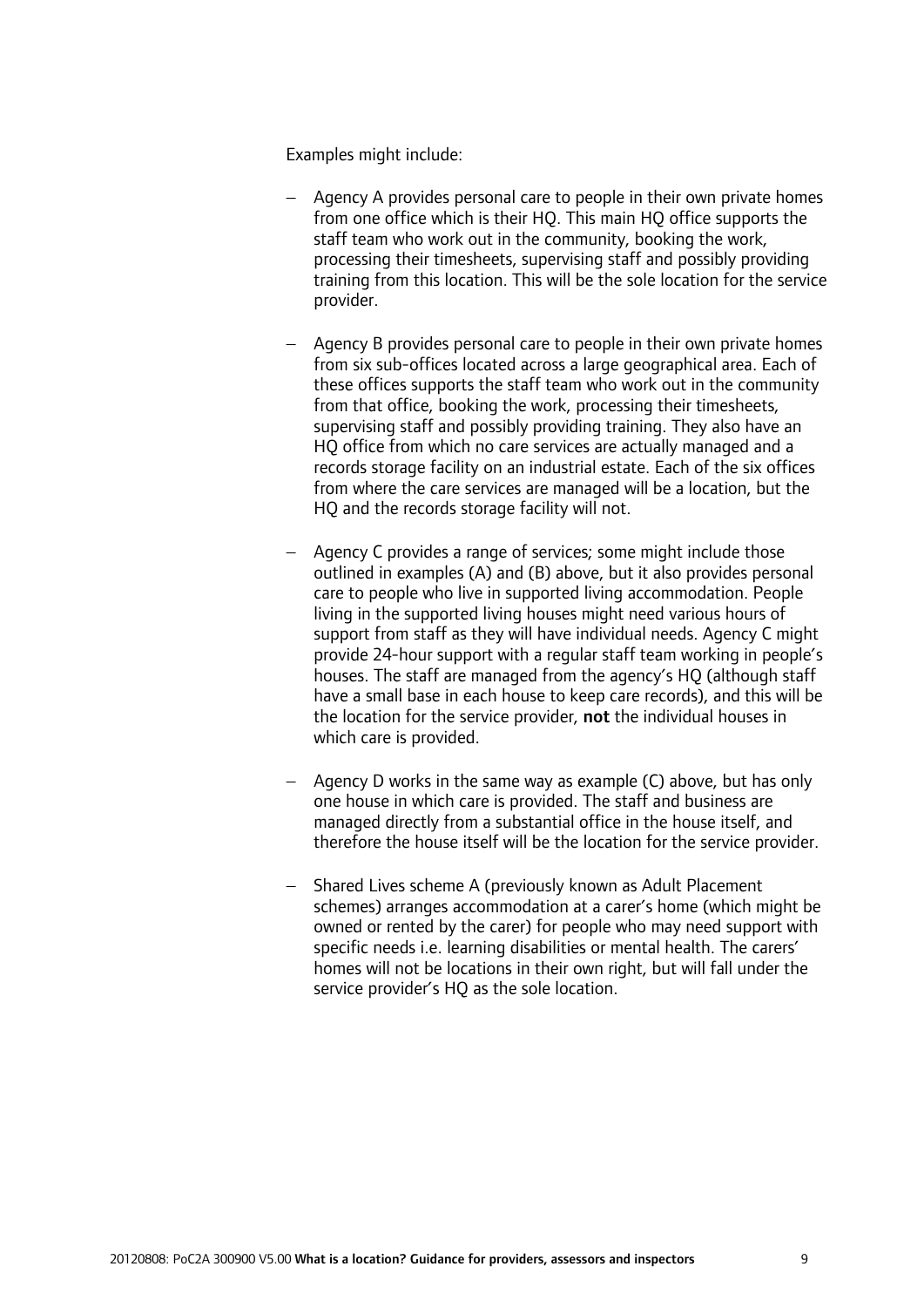#### A location is:

A regional headquarters from where a national or crossregional independent ambulance service is managed

Where a service provider is an independent ambulance service (that is, not an ambulance service operated and managed by an English NHS body, see rule 8), in many cases the service will operate within one region and be managed from one location. In that case, rule 8 will apply.

However, some independent ambulance services cover all of England, and some operate in multiple distinct regions within England. In those cases, the regional headquarters – meaning the place from which operational management takes place for a region – will be a location. The characteristics of a regional headquarters will include, but are not restricted or limited to:

- Its function includes the operational management of the independent ambulance service from a defined region.
- Where the provider has a national service covering all of England, designation of regional headquarters will be required and the provider must determine the size and boundaries of each region depending on what is practicable for them to be able to demonstrate compliance.
- Where the provider has a cross-regional service covering more than one region of England, designation of regional headquarters will be required. We do not offer a definition of 'region'. The principle is that regional headquarters must be designated wherever it is not practicable for a provider to demonstrate compliance through one location, because it is not feasible for one manager to be accountable for dayto-day running of the service and the different operational requirements of its very large or distinct areas. In these cases, the provider is responsible for ensuring that the arrangement is practicable, bearing in mind that inability to do so may call into question the fitness of the entire provider to manage the service.

Note: For NHS ambulance services, please see rule 8.

#### $\overline{a}$ Rule 7 A location is: A stand alone purpose-built diagnostic or screening facility Where service providers carry on the regulated activity of diagnostic and screening procedures directly to people using the service in a stand alone, fixed site facility built for the purpose of undertaking such procedures, the place in which that service is provided is a location. Where a service is covered within the mobile rule in rule 8 (i.e. the facility is a vehicle of some form), then this rule will not apply. Examples of such facilities include stand alone health assessment services, stand alone CT or MRI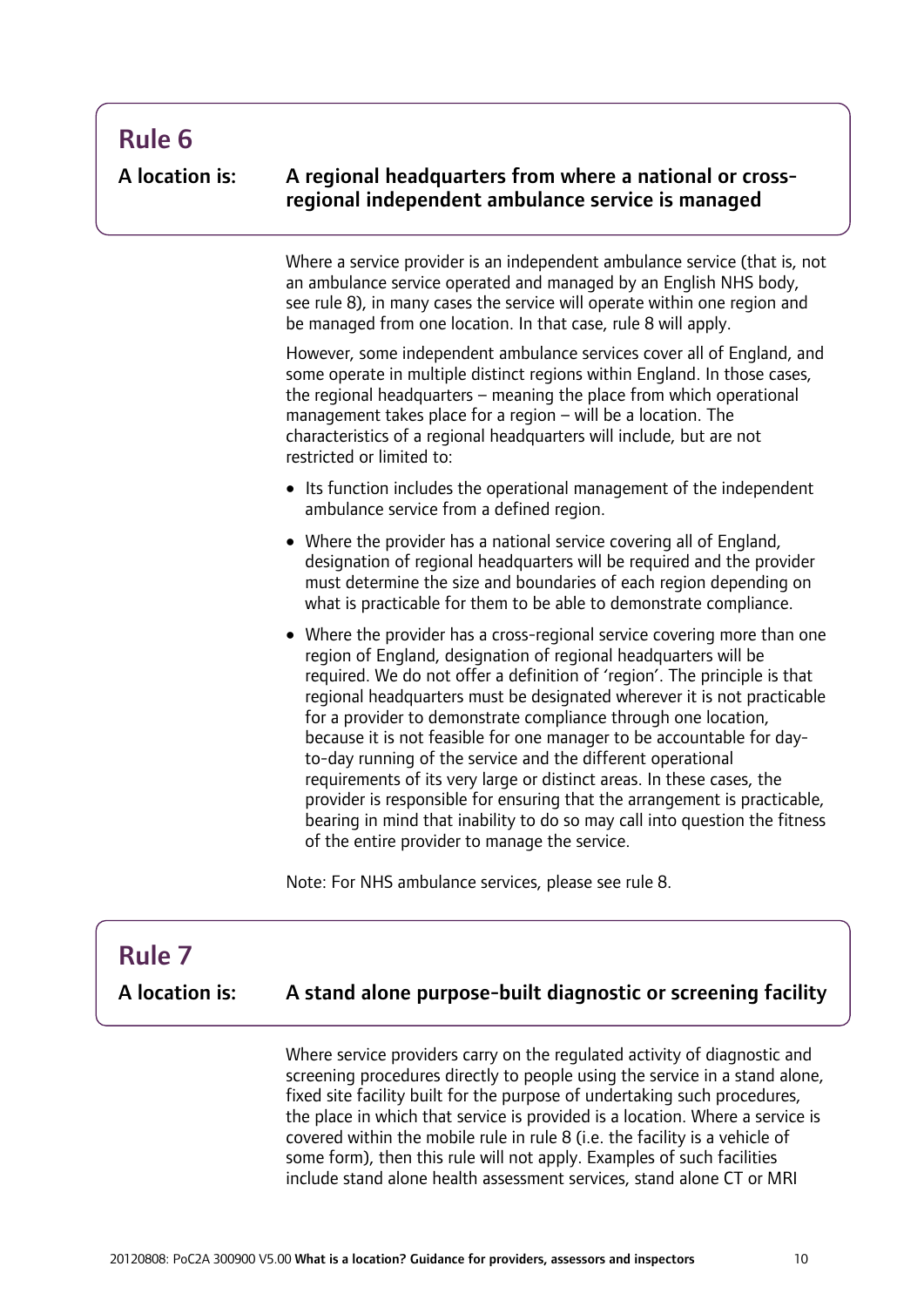scanning services, stand alone foetal screening services, medical laboratories that directly receive people in order to give or take samples and specimens etc.

### Rule 8

j

A location is:

#### A place from where regulated activities are managed

Where a service provider delivers regulated activities in places that do not meet any of the above rules, those services must be included under either:

- a) Another location that is being registered by the service provider under categories 1 to 7 above, or
- b) At the service provider's HO address.

If it is the case that such services are managed from a main location, and do not satisfy any of the other location rules, the provider still needs to ensure that the requirements of regulations are being met in the provision of activity at these places.

Examples to illustrate 8(a):

- − A satellite outpatient clinic that serves an acute hospital, but that does not fall into any of the categories 1 to 7 above in its own right. Where this is the case, the clinic can be included as part of the service provider's registration at the location of the acute hospital, regardless of geographical location. Where that outpatient clinic serves more than one acute hospital location, the service provider can decide at which of its other locations it is most appropriate for the clinic's services to be included.
- − A small medical laboratory that is a satellite of a larger medical laboratory and that only analyses samples (it does not receive people to take samples).

Examples to illustrate 8(b):

− Community services such as health visiting, district and school nursing services, community mental health teams, hospital-at-home, palliative care services and many others are provided in a variety of settings including health centres, people's 'private homes' (see 2(b)), community centres, supermarkets, etc. These places will not need to be classed as locations in their own right. All these types of places where services are provided will fall under the service provider's HO as the location. This will be the case even though those community services may be operationally managed from a place other than the service provider's HQ. The Statement of Purpose will set out the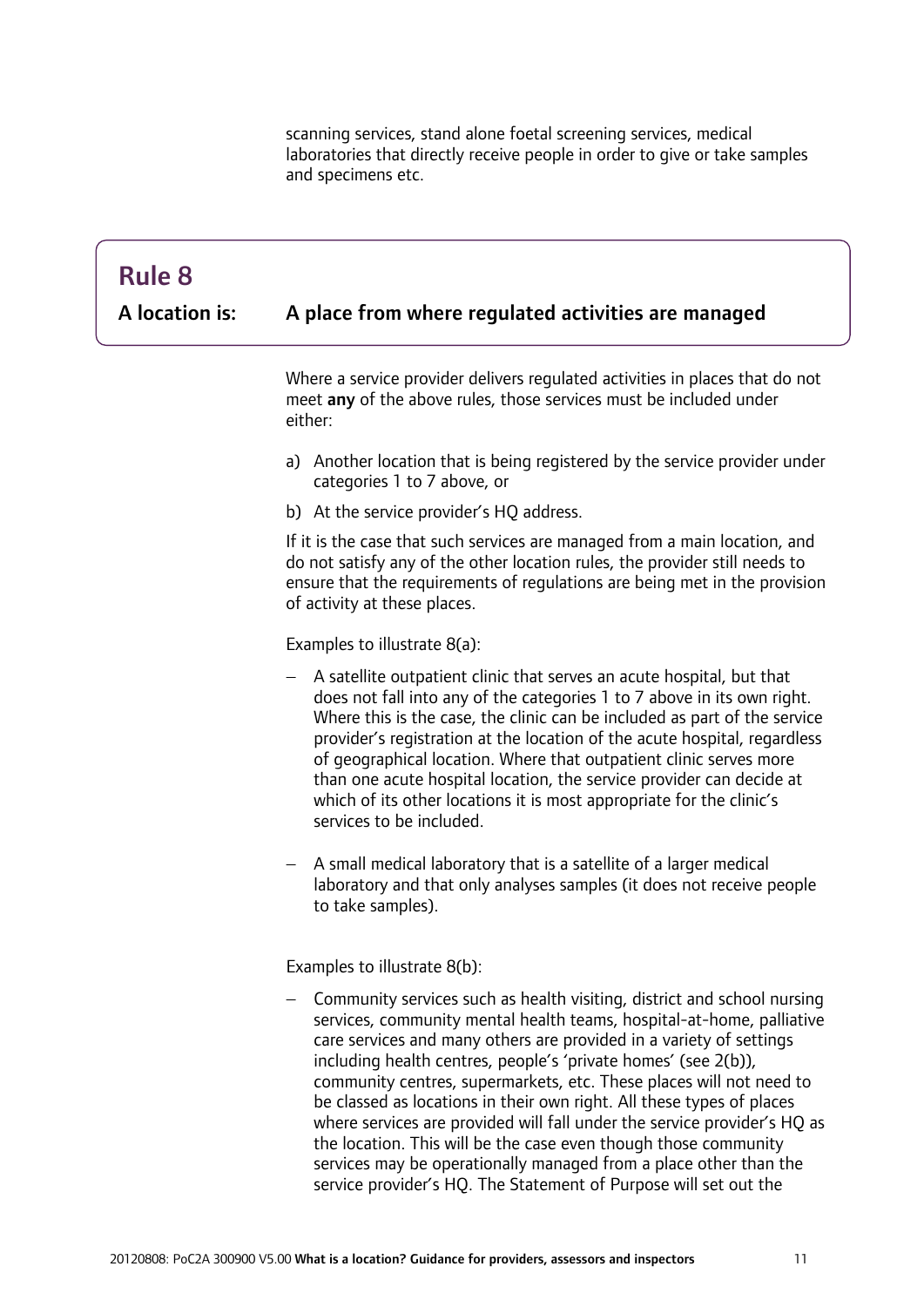individual addresses that comprise each group of main locations and their associated satellites.

This applies even where community services are provided within the same premises as primary medical, primary out-of-hours, primary dental service or a walk-in centre, and where these services fulfil the criteria for being a location in their own right. Those community services will not be included within the GP, out-of-hours service, dentist or walk-in centre's location, but will be included within the service provider's HQ address. This will be the case even though those community services may be operationally managed from a place other than the service provider's HQ.

- − All ambulance services that are operated and managed by an English NHS body, and wherever they are provided from, will fall into the service provider's HQ address as one location. We do not consider places to be locations where it is a place in the community where a vehicle is temporarily parked, landed or anchored as a holding or stand-by point, or the place where it is parked, landed or anchored while responding to a call for assistance.
- − Independent ambulance services that are operated and managed in or from a single region will fall into the provider's HQ address as one location. Although this will still allow for journeys outside of the region, operational management is still overseen in day-to-day detail at the HQ and all vehicles will normally be based within the single region. If there is a distinct service in another region, with its own requirements for day-to-day management which cannot reasonably be covered from the HQ, then rule 6 will apply.
- − Mobile medical facilities such as mobile surgical, endoscopy or diagnostic imaging services that are carried on in a vehicle that travels to different places to provide the regulated activity. Under former legislation, these vehicles have traditionally been registered individually, however, the vehicles used by service providers to carry on a regulated activity will now be placed under the service provider's HQ location, in the same way as for ambulance services in the paragraph above.
- − Stand alone medical laboratories (usually carrying on only the regulated activity of 'diagnostic and screening procedures') as described in rule 7, but which do NOT receive people for the purposes of giving or taking specimens.
- − Where a healthcare professional or a partnership comprising healthcare professionals carries on a regulated activity from a consulting room (and which does not fall into any of the rules above), the address from which that regulated activity is provided is a location. Where a medical professional or a partnership comprising healthcare professionals carries on a regulated activity for which the service provider travels to a variety of places to provide the care or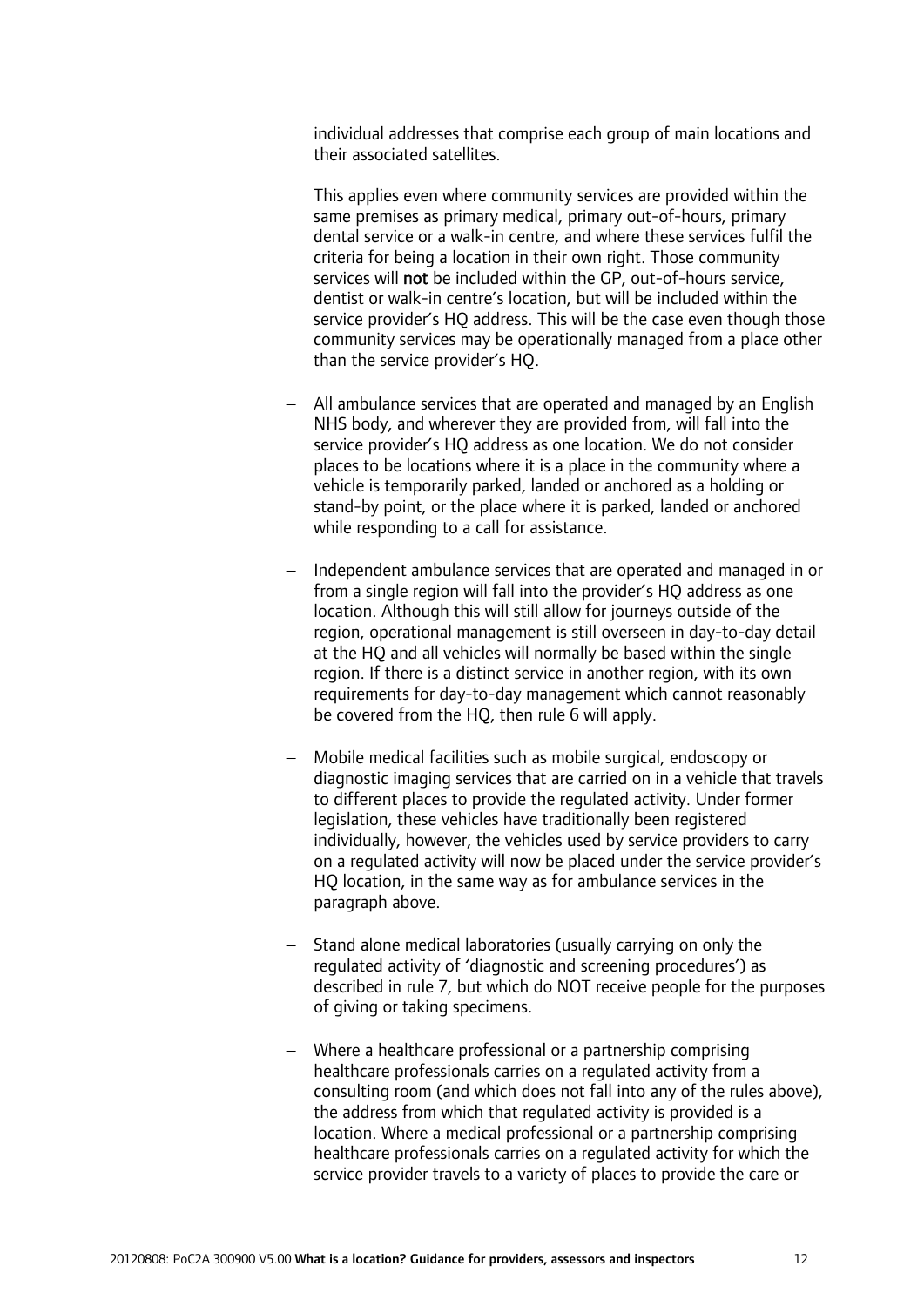treatment to people (for example in their permanent private residence or temporary address such as a hotel) the service provider can select the address from where they manage their service as the location.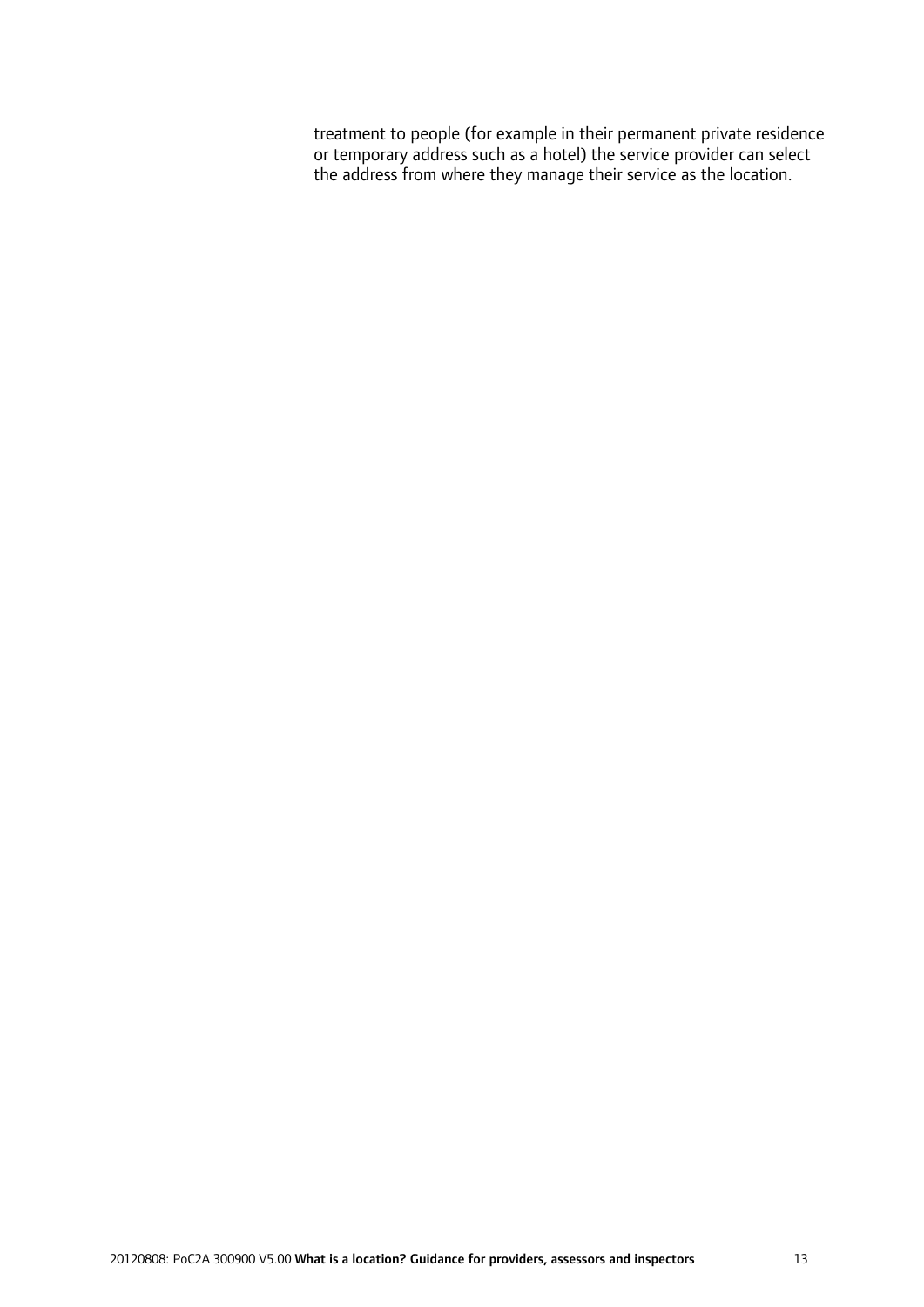### Other rules

Rule 9:

Locations for regulated activities where partnership, jointly-funded, integrated care or other arrangements are in place and where services are carried on between or on behalf of service providers in a range of places

The Health and Social Care Act 2008 requires that "any person" who carries on a regulated activity must be registered to provide it. "Any person" can be an individual, a partnership or a body other than a partnership - such as a local authority, NHS trust, limited company, voluntary body or sole-trader.

There are numerous examples where a service provider may enter into a formal or informal arrangement for the provision or subcontracting of services that has an impact on deciding, firstly, who the registered person is, and secondly, the "ownership" of locations.

Examples can include, but are not limited to:

- A section 75 arrangement (National Health Service Act 2006, or, previously section 31 of the Health Act 1999) where a service is being jointly funded by an NHS trust and a local authority
- Services provided by service provider A on service provider B's premises for the benefit of service provider B's service users.
- Services provided by service provider A on service provider B's premises for the benefit of service provider A's service users, under either temporary or longer-term arrangements.

Section 75 of the Health Act 2006 empowers local authorities and NHS bodies to cooperate in providing some of the services they are each obliged by statute to provide, and some of the arrangements reached under section 75 amount to a type of partnership arrangement. However, CQC takes the view that such arrangements do not constitute a legal partnership, and so do not mean that a partnership has replaced either the NHS body or the local authority as the service provider for the purposes of the Health and Social Care Act. The "person" who should be registered to provide any particular regulated activity is the body (NHS trust or council) that has the original statutory power or obligation to provide that service.

The legislation provides only for English NHS bodies to be registerable for regulated activities by 1 April 2010. Service providers that are not an English NHS body and that provide registerable services do not need to be registered until October 2010. Following on from this, CQC takes the view that NHS trusts should be applying to be registered as the provider of services that involve a regulated activity coming within their statutory remit before April 2010, while local authorities should be doing so before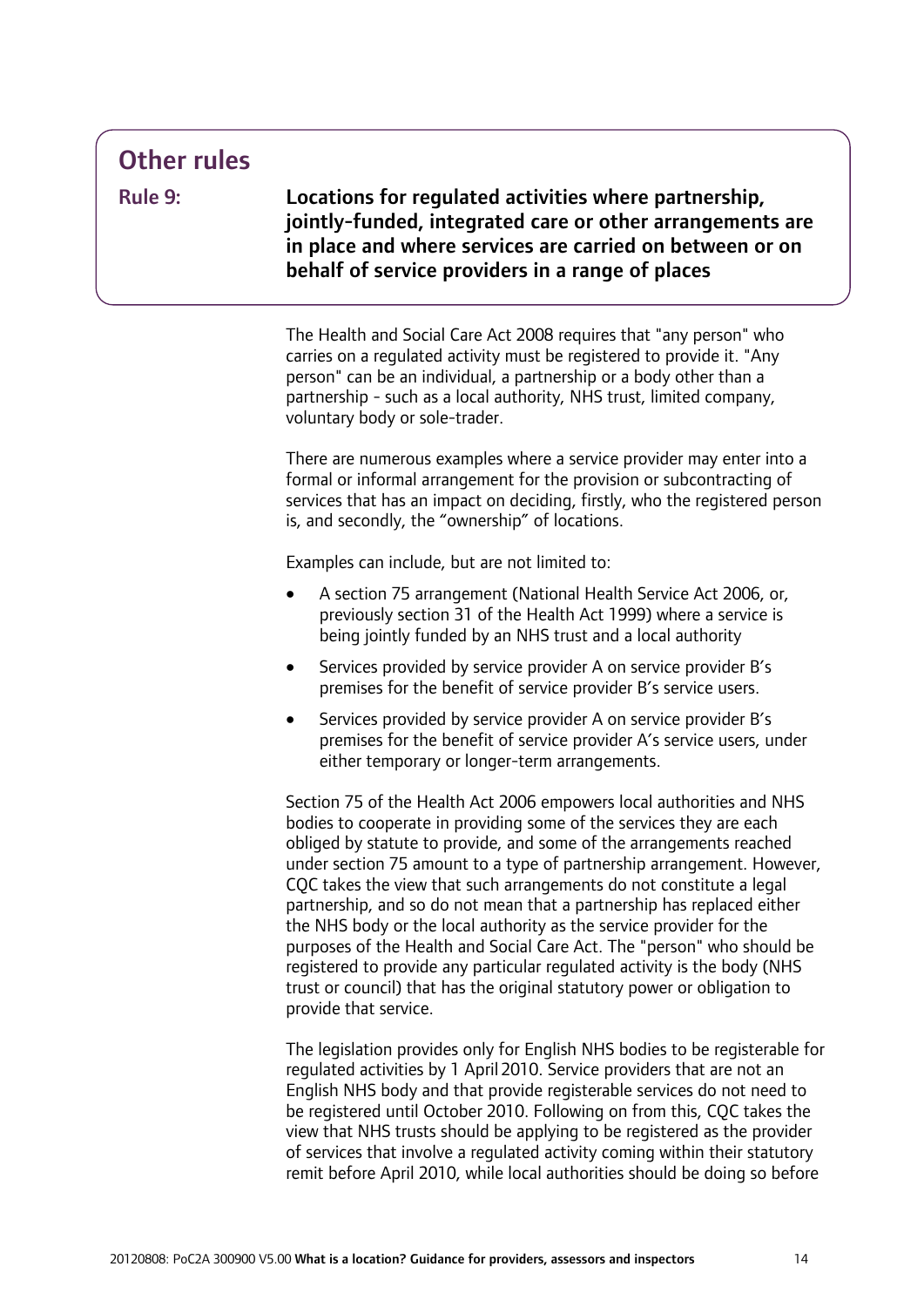October 2010, regardless of any section 75 arrangements they may have made.

CQC also takes this principle to apply to any other informal or formal partnership or subcontracting arrangement in terms of identifying who is the "person" who should be registered. That means where service provider A retains statutory responsibility or other overall accountability for the provision of a regulated activity, irrespective of whether service provider B is involved in that provision, service provider A will need to include that part of the service within their registration for the relevant regulated activity(ies).

Where two or more service providers have shared accountability for a service, each will have to include the part of the service they have accountability for in their application at the relevant time during 2010.

Although this may appear cumbersome, it is important that the service provider who ultimately holds responsibility is the registered person for the purposes of registration, compliance and enforcement.

Service providers must register for each of the regulated activities they provide. It is unlikely that any service provider will be carrying on regulated activities under partnership and other arrangements that differ from those they will already be registered to provide as their "main" service. Therefore, their registration is likely to be affected only in terms of deciding at which location they are providing a service, and so they must determine how these location rules apply to their "other" services.

The service provider who needs to be registered will need to apply the location rules set out above to each part of their service for the regulated activities they are applying for.

For NHS service providers, examples might include:

- Primary care trust (PCT) A provides a range of community health services that are registered under the location of the PCT's headquarters. PCT A and local authority B jointly manage a crisis response service that is formalised under a Section 75 Agreement (National Health Service Act 2006). The response service is delivered by integrated multi-professional teams; it provides a single point of contact and a range of health and social care services including community intermediate care, a number of community hospital beds and a residential care facility. Both PCT A and local authority B will need to include this integrated service in their registration. Each will have to register the aspect of the service for which they have overall accountability. For PCT A, this will be included in their PCT's headquarters registration location.
- − NHS trust A, a foundation trust hospital, provides specialist nursing and medical staff to NHS trust B, an acute hospital, under a service level agreement, to carry out services that fall within a range of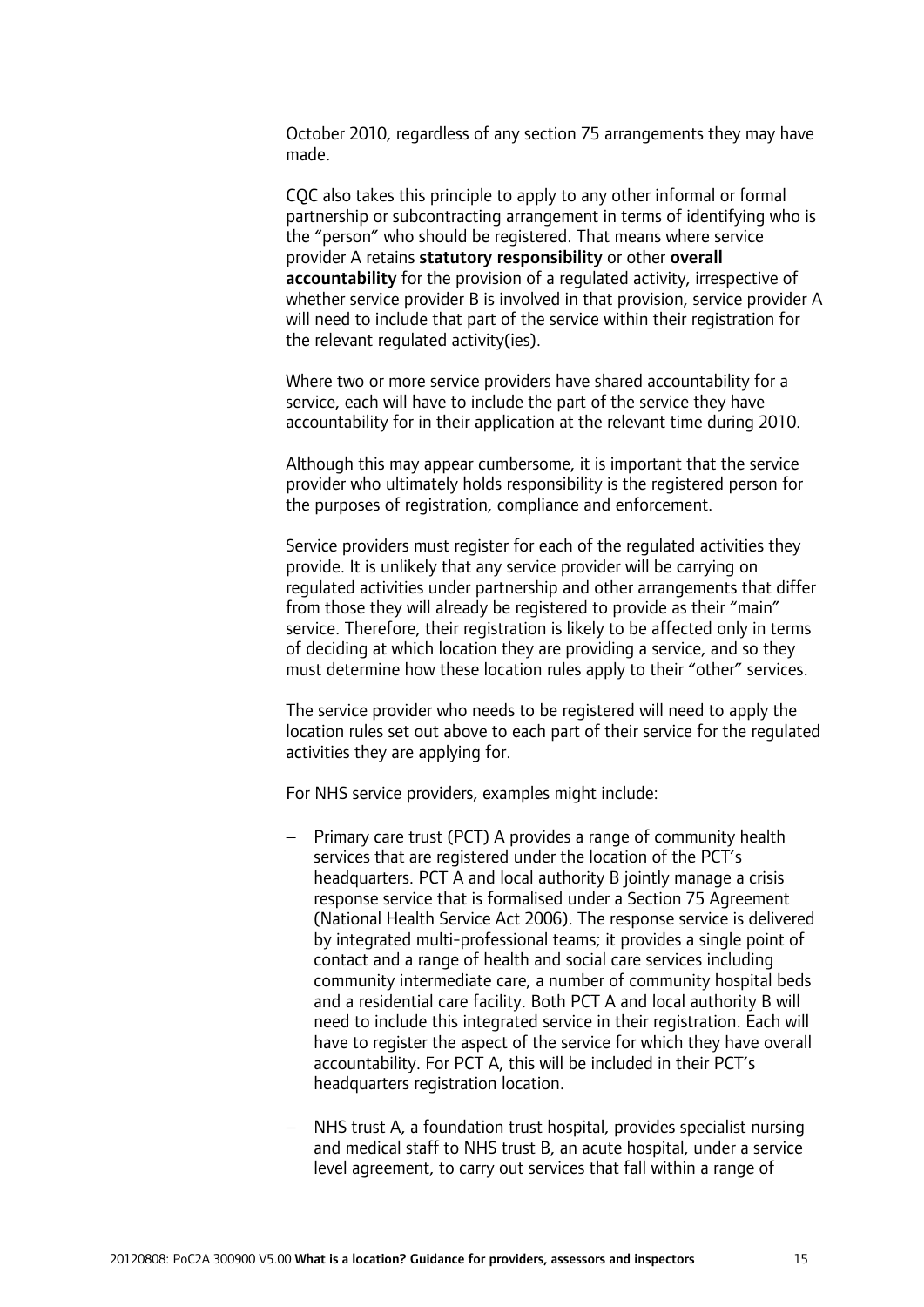regulated activities and that are carried out in a number of departments across trust B's hospital sites. The patients are the responsibility of trust B. Trust B holds the responsibility under the Regulated Activities regulations for ensuring that the staff it is using from trust A are fit, and is overall accountable for the delivery of that service, even though it is being delivered by trust A's staff. In this case, trust A is not required to include this service within its own application for regulated activities, and it does not need to list the locations belonging to trust B within that application.

− NHS trust A is a specialist hospital and receives referrals for specialist treatment for patients from NHS trust B. Usually, patients from trust B travel to trust A's premises, but, as this is in a different city, trust A is piloting the provision of a specialist service within trust B's premises once a month so that patients don't have to travel long distances. In this case, trust A is the service provider with responsibility for the patients as they have been referred from trust B, so trust A must include this monthly service within its registration.

Depending on whether the service falls into location categories 1 to 4 above, NHS trust A may either list the premises it uses at NHS trust B's hospital as a separate location in its own right, or, include it as a satellite outpatient clinic serving one of trust A's acute hospital locations. In either event, trust A will be responsible for ensuring that the part of trust B's premises it is using for carrying on the regulated activity meets relevant regulations. In addition, if the premises being used is defined as a location and the pilot is discontinued, trust A will need to apply for a variation to its conditions of registration to remove that location.

In this example, trust B is not required to include this service within its own application for regulated activities.

− NHS trust A has negotiated a temporary lease arrangement with a local independent hospital service provider. This is for use of the independent service provider's premises to provide surgical procedures while its own premises are being upgraded. Trust A's staff carry out the surgical procedures, but the post-operative recovery is provided by the independent hospital's staff under a service level agreement. Trust A is the service provider as it holds overall responsibility for the patients, even though they are being treated in the independent hospital's facilities and with shared care provided by different staff. Trust A will be responsible for ensuring that the parts of the independent service provider's premises that it is using to carry on the regulated activity meet relevant regulations, and that the staff providing care or treatment for its patients satisfy the fitness regulations.

In this example, as surgical procedures and post operative care are being provided, the locations criteria for listing this as a separate location on trust A's registration will apply to this temporary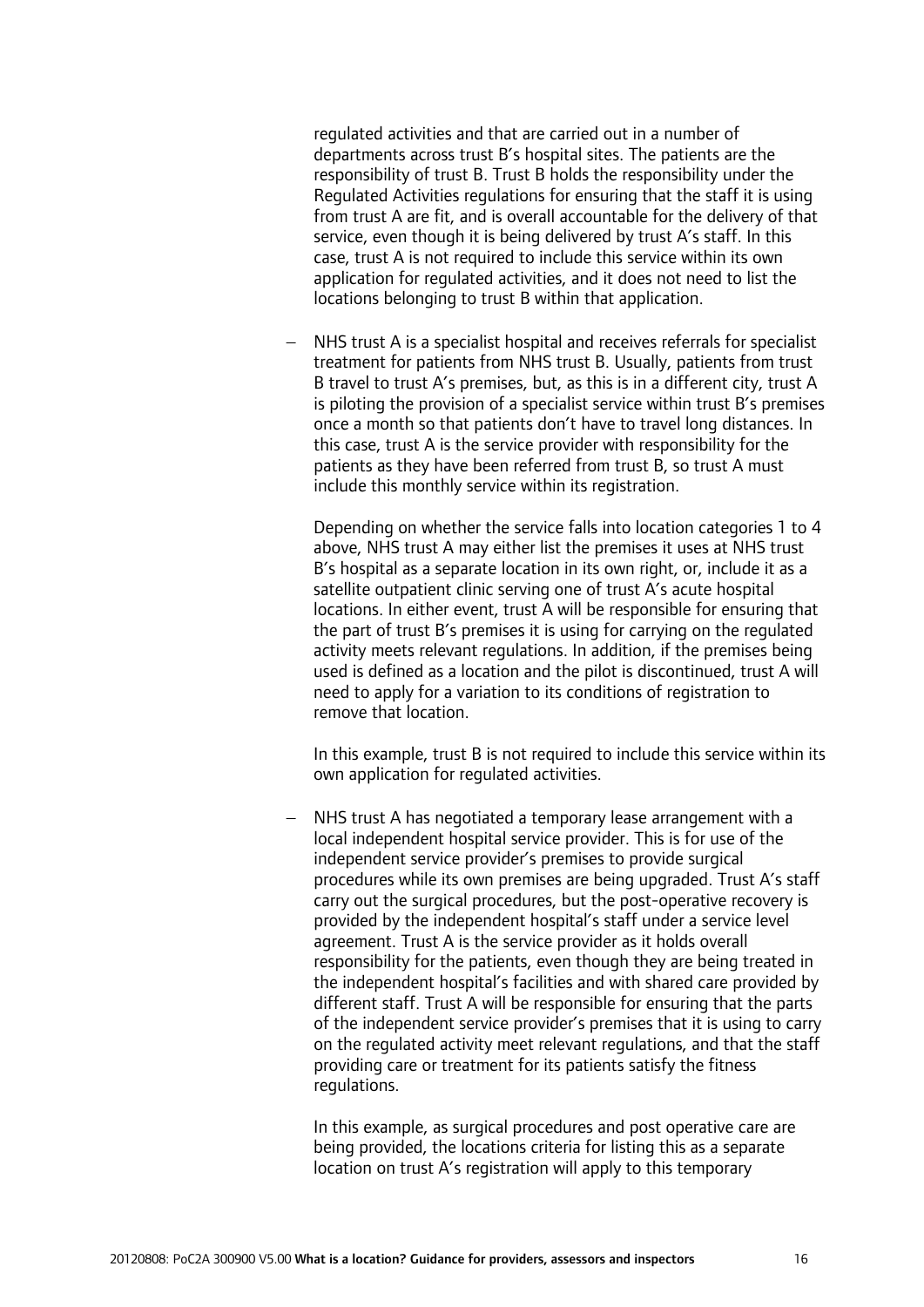arrangement. In addition, if the premises being used is defined as a location and the temporary arrangement is discontinued, trust A will need to apply for a variation to its conditions of registration to remove that location

− An independent hospital service provider runs a private patient unit within NHS Trust A's premises. This unit is registered with CQC under the Care Standards Act 2000, and has a registered manager on site. There is a formal lease arrangement for the use of the ward space, operating theatres and other clinical and ancillary services. The nursing staff are employed by the independent service provider, consultants work under practicing privileges arrangements with the service provider, all other staff work under the service level agreement. In this example, the service provider is the independent hospital, and, when it is required to re-apply for registration under the 2008 Act, it will need to include this place as a location in its own right within its application. In this example, trust A is not required to include this service within its own application for regulated activities.

For other service providers it is less likely that the type of 'hosting' arrangements would include the hosting of services that, in themselves, would be regarded under rules 1 to 7 as separate locations.

Where scenarios are identified that mean two separate service providers are involved with a service that, for both of them, would trigger that place as a location under rules 1 to 7, then the NHS scenarios can be used (set out above in examples a) to e) above) to determine how they should be managed for the purposes of this guidance.

#### Rule 10: Emergency remote clinical advice and triage

Ī

 $\overline{a}$ 

Services such as NHS Direct do not easily sit within the criteria described in rules 1 to 7 above. All of the services are provided remotely, in that there is no face-to-face contact with people who use the service and no places in which people are treated. For this reason, all medical advice services\* should be grouped into one location at the service provider's HQ address.

\* This rule only applies to "medical advice" in cases where immediate action or attention is needed, or triage provided, over the telephone or by email by a body established for that purpose.